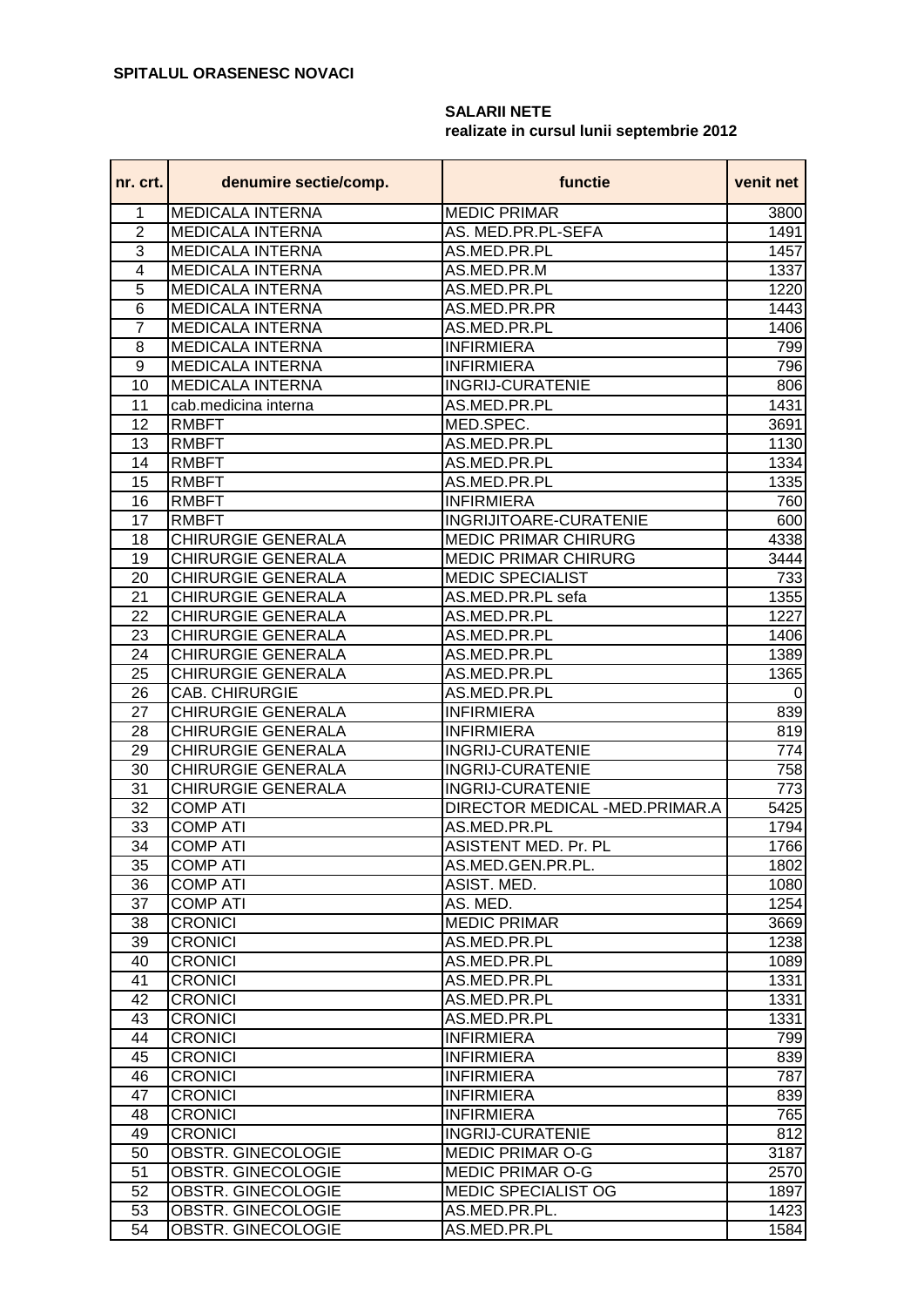| nr. crt. l | denumire sectie/comp.     | functie                        | venit net        |
|------------|---------------------------|--------------------------------|------------------|
| 55         | OBSTR. GINECOLOGIE        | AS.MED.PR.PL                   | 1126             |
| 56         | OBSTR. GINECOLOGIE        | <b>ASISTENT MEDICAL</b>        | 1139             |
| 57         | <b>OBSTR. GINECOLOGIE</b> | <b>ASISTENTA MEDICALA</b>      | 860              |
| 58         | CAB.GINECOLOGIE           | ASIST.MED.PL                   | 1298             |
| 59         | <b>OBSTR. GINECOLOGIE</b> | <b>INGRIJ-CURATENIE</b>        | 798              |
| 60         | OBSTR. GINECOLOGIE        | <b>INGRIJ-CURATENIE</b>        | 798              |
| 61         | NEONATOLOGIE              | AS.MED.PR.PL.                  | 1310             |
| 62         | <b>PEDIATRIE</b>          | MED.PRIM.                      | 3689             |
| 63         | <b>PEDIATRIE</b>          | <b>MEDIC PRIMAR</b>            | 1984             |
| 64         | <b>PEDIATRIE</b>          | AS.MED.PR.PL.sefa sectie       | 1551             |
| 65         | <b>PEDIATRIE</b>          | AS.MED.PR.PL                   | 1417             |
| 66         | <b>PEDIATRIE</b>          | AS.MED.PR.PL                   | 1423             |
| 67         | <b>PEDIATRIE</b>          | AS.MED.PR.PL                   | 1431             |
| 68         | CAB. PEDIATRIE            | <b>ASISTENT MEDICAL</b>        | 884              |
| 69         | <b>PEDIATRIE</b>          | <b>INGRIJ-CURATENIE</b>        | 815              |
| 70         | <b>PEDIATRIE</b>          | <b>INFIRMIERA</b>              | 758              |
| 71         | <b>PEDIATRIE</b>          | <b>INFIRMIERA</b>              | 772              |
| 72         | <b>PEDIATRIE</b>          | <b>INGRIJ-CURATENIE</b>        | 831              |
| 73         | LAB. ANALIZE MED          | <b>MEDIC SPEC</b>              | 1467             |
| 74         | LAB. ANALIZE MED          | CHIMIST.PR                     | 1813             |
| 75         | <b>LAB. ANALIZE MED</b>   | AS.MED.PR.PL                   | 1254             |
| 76         | <b>LAB. ANALIZE MED</b>   | AS.MED.PR.PL                   | 1231             |
| 77         | <b>LAB. ANALIZE MED</b>   | AS.MED.PR.PL                   | 1251             |
| 78         | <b>RADIOLOGIE</b>         | <b>MEDIC PRIMAR RADIOLOGIE</b> | 1004             |
| 79         | <b>RADIOLOGIE</b>         | AS.MED.PR.PL                   | 1163             |
| 80         | <b>RADIOLOGIE</b>         | AS.MED.PR.PL                   | 1164             |
| 81         | CPU                       | medic specialist               | 1875             |
| 82         | CPU                       | AS.MED.PR.PL                   | 1921             |
| 83         | <b>CPU</b>                | AS.MED.PR.PL                   | 1449             |
| 84         | CPU                       | AS.MED.PR.PL.                  | 1539             |
| 85         | CPU                       | AS.MED.PR.PL                   | 1657             |
| 86         | <b>CPU</b>                | ASISTENT MEDICAL PRINCIPAL     | 1491             |
| 87         | <b>CPU</b>                | <b>ASISTENT MEDICAL</b>        | 971              |
| 88         | <b>CPU</b>                | <b>ASISTENT MEDICAL</b>        | 1026             |
| 89         | <b>STATISTICA</b>         | STATISTICIAN.MED.PR            |                  |
| 90         | <b>STERILIZARE</b>        | ASISITENT MEDICAL PR PL        | 1254             |
| 91         | <b>STERILIZARE</b>        | AS.MED.PR.PL                   | 1331             |
| 92         | <b>STERILIZARE</b>        | AS.MED.PR.PL                   | 1331             |
| 93         | <b>BLOC ALIMENTAR</b>     | AS.MED.PR.PL                   | 1052             |
| 94         | <b>BLOC ALIMENTAR</b>     | AS.MED.PR.PL                   | 1122             |
| 95         | <b>BLOC ALIMENTAR</b>     | <b>BUCATAR munc.III</b>        | 967              |
| 96         | <b>BLOC ALIMENTAR</b>     | <b>MUNCITOR III</b>            | 763              |
| 97         | <b>BLOC ALIMENTAR</b>     | <b>MUNCITOR III</b>            | 967              |
| 98         | <b>BLOC ALIMENTAR</b>     | <b>MUNCITOR III</b>            | 967              |
| 99         | <b>SPALATORIE</b>         | SPALATOREASA-GEST              | 719              |
| 100        | <b>SPALATORIE</b>         | <b>SPALATOREASA</b>            | 679              |
| 101        | <b>MUNCITORI</b>          | <b>LENJEREASA</b>              | $\overline{772}$ |
| 102        | <b>CONTABILITATE</b>      | <b>MANAGER</b>                 | 4564             |
| 103        | <b>CONTABILITATE</b>      | DIR.FINANC.CONTAB              | 3833             |
| 104        | <b>CONTABILITATE</b>      | <b>ECONOMIST II</b>            | 2641             |
| 105        | <b>CONTABILITATE</b>      | <b>ECONOMIST IA</b>            | 1752             |
| 106        | <b>RESURSE UMANE</b>      | <b>ECONOMIST II</b>            | 1183             |
| 107        | <b>RESURSE UMANE</b>      | <b>ECONOMIST II</b>            | 1103             |
| 108        | APROVIZIONARE             | MAGAZ.I                        | 1350             |
| 109        | APROVIZIONARE             | MAGAZ.I CASIER                 | 848              |
| 110        | <b>MUNCITORI</b>          | <b>MUNCITOR II</b>             | 870              |
| 111        | <b>MUNCITORI</b>          | <b>MUNCITOR IV</b>             | 789              |
| 112        | <b>MUNCITORI</b>          | <b>MUNCITOR V</b>              | 735              |
| 113        | <b>MUNCITORI</b>          | <b>MUNCITOR VI</b>             | 685              |
| 114        | <b>MUNCITORI</b>          | <b>MUNCITOR VI</b>             | 737              |